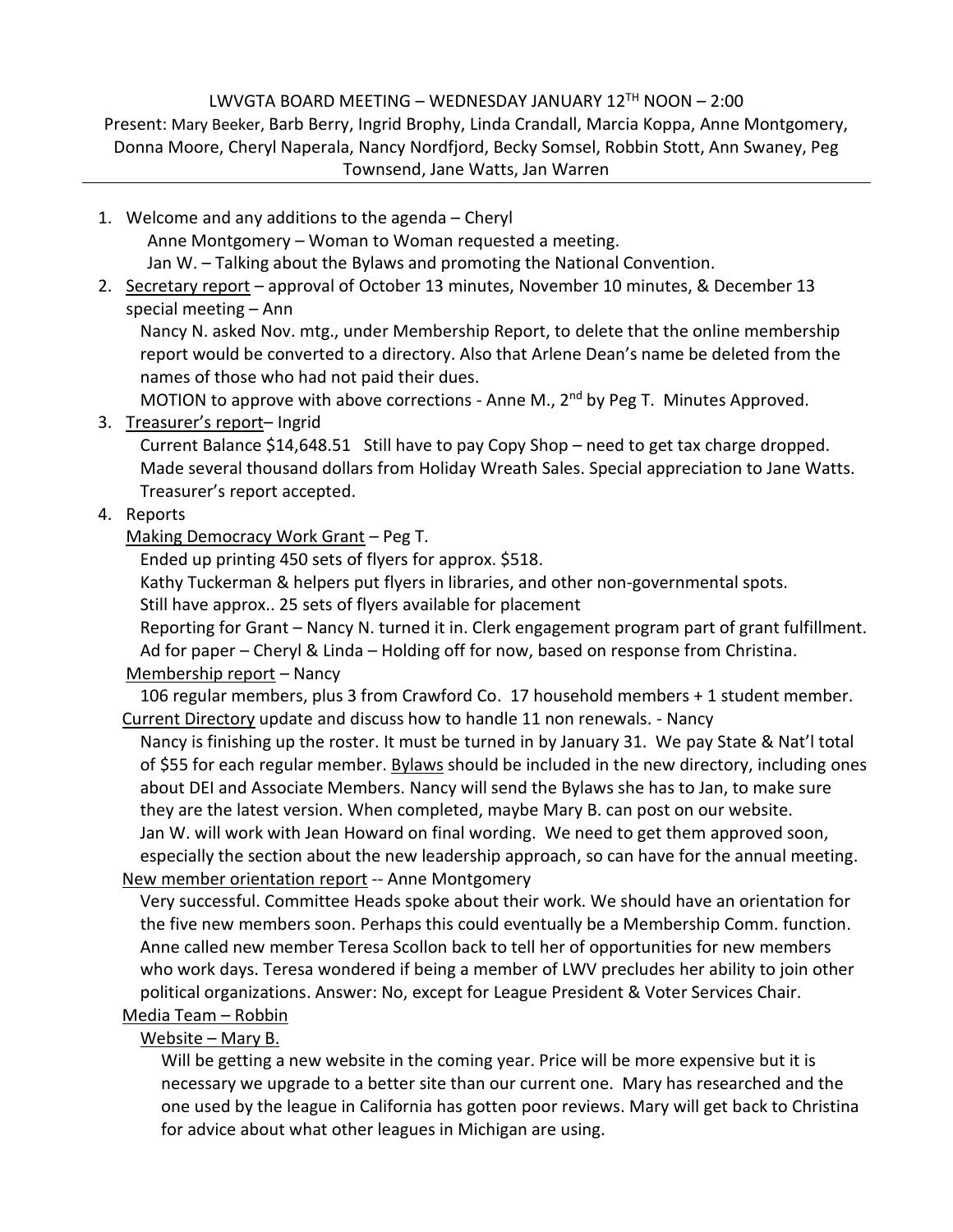Twitter – Have 28 followers. Sept. to Dec. showed increase in impressions from 207 to 995. Top tweet in January was one about the Vigil. Top tweet in Dec. was about the Jan.18<sup>th</sup> mtg.

Facebook - Robbin.

 In the last 30 days, there were 215 Facebook engagements and our posts reached 1277 people. One comment about the Vigil was totally filled with lies. Robbin reported the comment and then was able to delete it. How handle untrue comments in the future?

#### Vote411 – Becky Somsel

 A recent overhaul of Vote411 – should be available soon from LWVMI. It will give us an opportunity to have more than one person working on it, which will be helpful to Becky. Also instead of having candidates send in long answers to a set of questions, we'll be able to use a scale question, which should be more effective.

Example: 1 \_\_\_ 2 \_\_\_\_ 3\_\_\_\_ 4\_\_\_\_ 5\_\_\_\_

 Some discussion about expanding our reach to cover township candidates in the future, as we had done in the past – If there is competition. Also possibly races in Antrim or Kalkaska.

Voter Services - Peg

 We need to go forward to figure out what forums we'll need for this year. Next VS mtg. is Jan. 20, 1-3pm.

Programs - Cheryl - Cheryl's goal to coordinate our Programs with what the Observer Corps is finding.

January – Climate, with Lisa Del Buono

February – Clerks Bonnie Scheele & Ben Marentette.

March – Redistricting, or maybe Dark Money.

April – Incarceration – Tom Bousamra

May – Repeat of Dark Money or Redistricting of Districts.

### Observer Corps – Donna M.

 Donna stressed that everyone is doing an excellent job. Some of the new people and their responsibilities are Charlene Krygier (Long Lake Township Board) and Donna Stein- Harris, who will take over Donna's observations in March & April.

 Donna spoke with Steve Horn about possibly observing the training given to poll workers. There is a need for someone to observe what's going on with the Senior Center.

 There are currently 11 or 12 observers at work. Betsy Wilson needs a new job as she was observing redistricting.

### Crawford County – Marcia Koppa

Marcia submitted our Forum article and it was published in the *Crawford Co. Avalanche* and *Up North Voice*. There was also one in the Avalanche about climate change.

### LWVMI monthly meeting report – Jan Warren

Program planning – Jan and Feb

It's time to do program planning. Focus is on National's programming themes this year. The LWVUS wants us to continue with "Making Democracy Work," including Voting Rights, Improving Elections, Money in Politics, and Redistricting. Jan can lead a discussion about this at our Feb. mtg. Do we want to focus efforts on Making Democracy Work? We need to submit a report to National by March 1<sup>st</sup>. All position with the National League are on their website.

Identify LWVUS positions that we intend to use in education and lobbying with policies of our own.. Possibly identify issues through the Observer Corps, LWVMI may be putting something together on putting a DEI lens to our efforts